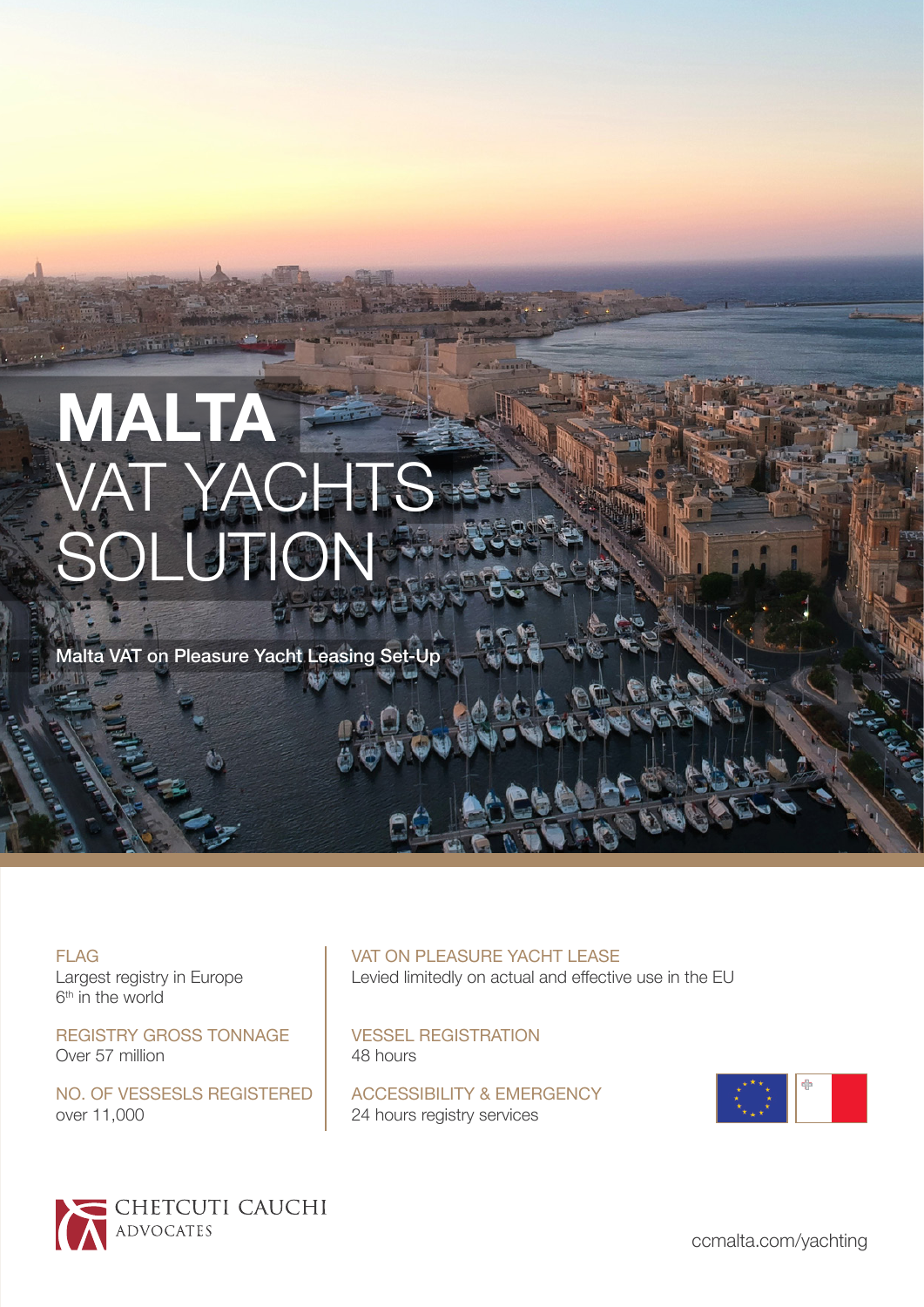

### MAI TA

Malta is the largest maritime registry in Europe and the 6th largest in the world. Particularly, it is one of the largest registries in Europe for pleasure yachts and super-yachts.

Malta's success in the maritime industry, but particularly in relation to pleasure yachts, is based on two main pillars:

1. The possibility of fiscal planning in the context of leasing of yachts and super-yachts based on their use in the EU

Malta provides for specific guidelines applying in the cases of long-term leasing/hiring of pleasure yachts. The guidelines provide that during the lease period, VAT is solely due on the use of the yacht in the EU, to the exclusion of VAT being charged on the use of the yacht outside the EU.

The guidelines, issued in March 2019 and effective as from November 2018, replace the previous guidelines issued originally in 2005 - the recent guidelines reflecting Malta's experience in the sector, EU developments and practices.

A number of models may be used depending on the intended operations and use of the yacht for fiscal planning and effectiveness. Beneficial lease set-ups wherein Malta companies lease a pleasure yacht to a nontaxable person or entity may benefit from said guidelines for VAT to be levied on the actual use of the yacht in the EU by the lessee.

#### 2. The reputability of its flag and register.

Malta provides for a straightforward procedure for registration and deletion of vessels, including the registration and discharge of mortgages being fundamental for the purpose of obtaining financing, competitive registration and renewal fees, minimum technical requirements in relation to pleasure yachts allowing owners to freely design their own yachts and a 24 hour service to deal with urgent matters.

There is a flag state inspectorate to ensure adherence to international standards and there are no restrictions on the nationality of the master, officers and crew serving on Maltese vessels.

### LEGAL BASIS

The Malta VAT treatment of yacht leasing is based on the rules emanating from the EU VAT Directive, the Malta VAT Act (Chapter 406 of the Laws of Malta) and the Malta guidelines on the leasing/hiring of pleasure yachts issued in March 2019.

The applicable rules distinguish between:

- short-term leases: the lease of a yacht for not more than 90 days; and
- long-term leases: the lease of a yacht for more than 90 days

In case of short-term leases, Malta VAT would be levied on the lease should the yacht be put at the disposal of the lessee in Malta.

In case of long-term leases, Malta VAT would be levied if the supply of the service is deemed to be taking place in Malta, that is:

- the lessor is established in Malta; and
- the yacht is put at the disposal of the lessee in Malta.

In the context of long-term leases deemed to be taking place in Malta, the guidelines on the leasing/hiring of pleasure yachts lay down the conditions for VAT to be levied solely on that portion of the lease during which the yacht is used by the lessee in EU territorial waters. No VAT is levied, on the use of the yacht by the lessee outside the EU or in international waters. This is based on article 59a of the VAT Directive which allows Member States to tax the use and enjoyment of services (including the leasing of pleasure yachts) specifically for the time that the service is effectively used and enjoyed in the EU.

The place of supply for the leasing/hiring of pleasure yachts is considered as being outside the EU territorial waters if the actual effective use takes place outside the EU and on the conditions laid down in the guidelines being followed.

The lessee therefore has to provide the lessor with records to determine the actual use and enjoyment by the lessee in and outside the EU territorial waters during the lease period.

Considering that generally yacht lease fees are paid in advance, additionally the guidelines provide for:

- a method for calculating the VAT payable based on a preliminary ratio on the basis of which the first VAT returns and VAT payments are made; and
- an adjustment mechanism to ultimately ensure that throughout the lease period, the payment of VAT reflects the actual use and enjoyment of the yacht by the lessee in EU territorial waters.

#### **BENEFITS**





Amongst EU Port-States



Adjustment Mechanisms for VAT to be Paid on Actual use in EU

Guidelines Reflecting EU Developments and Practices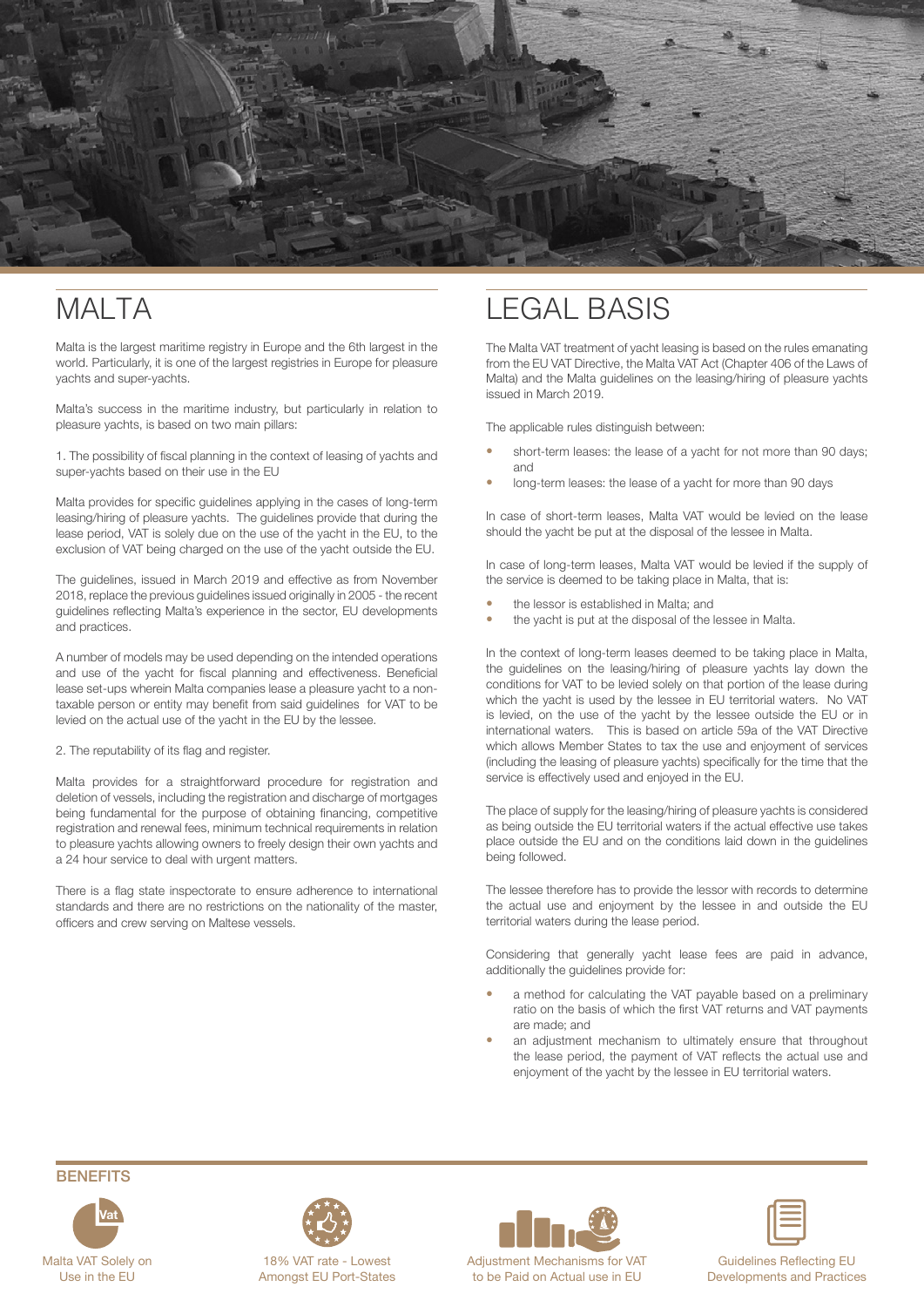

#### **PROCEDURE**

The Maltese solution through which VAT payments are made involves:

- the setting up of a Maltese company;
- the acquisition of the yacht through the Malta company;
- the registration of the yacht optionally under the Malta flag;
- the prior approval of the Commissioner of Inland Revenue to apply Malta VAT on the real effective use and enjoyment of the yacht by the lessee in the EU;
- the arrival of the yacht in Malta at the beginning of the lease;
- the leasing of the yacht by the company to a third party;
- the payment of VAT as provisionally calculated; and
- the yearly adjustment of VAT payments depending on actual use of the yacht within EU waters.

#### REQUIREMENTS

In order for VAT on Malta leases to be levied on the basis of the actual yacht's use and enjoyment within the EU territorial waters and to benefit from the guidelines, the following requirements have to be followed:

- the lessor must be a Maltese shipping organisation established in Malta for VAT purposes and holding a Malta VAT number;
- the lessee may be established outside Malta, being a non-taxable person and therefore using the yacht for pleasure and not business purposes;
- the lessor and the lessee must enter into a leasing arrangement and the lease must be for more than 90 days (long-term lease);
- the leasing of the yacht must be undertaken through Malta and hence the yacht must be placed at the disposal of the lessee in Malta;
- the lessor must keep appropriate records in relation to the actual use by the lessee the yacht in/outside the EU; and
- VAT returns must be properly submitted and an annual declaration filed with the Commissioner of Inland Revenue.

#### CHARGEABLE VAT

In case of long-term pleasure yacht leases, Malta VAT, would be levied if the supply of the service is deemed to be taking place in Malta, that is:

- the lessor is established in Malta; and
- the yacht is put by the lessor at the disposal of the lessee in Malta.

The VAT rate applicable is of 18%, being the lowest for EU port-states in. On approval by the Commissioner of Revenue, this rate of VAT is levied solely on that portion of the lease during which the yacht is used by the lessee in EU territorial waters. No VAT is levied on the use of the yacht by the lessee outside the EU or in international waters. The lessee therefore has to provide the lessor with records to determine the actual use and enjoyment by the lessee in and outside the EU territorial waters during the lease period.

In view of the practice being that lease fees are paid in advance, the guidelines guide the lessor as to the appropriate VAT that is to be levied on the lease:

- during the first tax period (usually three months) the lessor will need to charge full VAT due on the lease fee payable by the lessee to the lessor (specific rules apply depending when the lease starts);
- for the subsequent tax periods up to the first 12 months of lease, the guidelines provide for a preliminary ratio; calculation, that is an estimate/provisional calculation for calculating the estimated use of the yacht in the EU during this period and in relation to which VAT needs to be levied;
- at the end of the 12 month period (and for each other 12 month period thereafter) the actual VAT due (actual VAT ratio) shall be calculated based on records provided by the lessee and an adjustment mechanism is provided for to ensure that VAT paid reflects the actual use within the EU; and
- the actual VAT ratio for the previous year is to be used as the estimate/temporary calculation for each subsequent year.

#### SALE OF YACHT BY LESSOR

The VAT implication, if any, that arise at the end of the lease period depend on the intended use of the yacht and the plans of the lessor. Indeed, the Lessor can lease again the yacht and, should the requirements be fulfilled, re-benefit from the guidelines.

Should the lessor decide to sell the yacht, the VAT due on the sale price will depend on the place where the sale takes place for VAT purposes and the application of general principles relating to intra-community supplies and importation. If the sale is deemed to be taking place in Malta and the yacht is sold to the purchaser for private use, 18% VAT would generally be chargeable.

#### REQUIREMENTS



Lessor: a Malta VAT Registered Company



Lessee: Person or Entity Leasing the Yacht for Private Use



Lease: Long Term, +90 days



of Lessee in Malta

Records: to be Kept Reflecting Use and VAT Levied on EU Use Yacht: Made at the Disposal